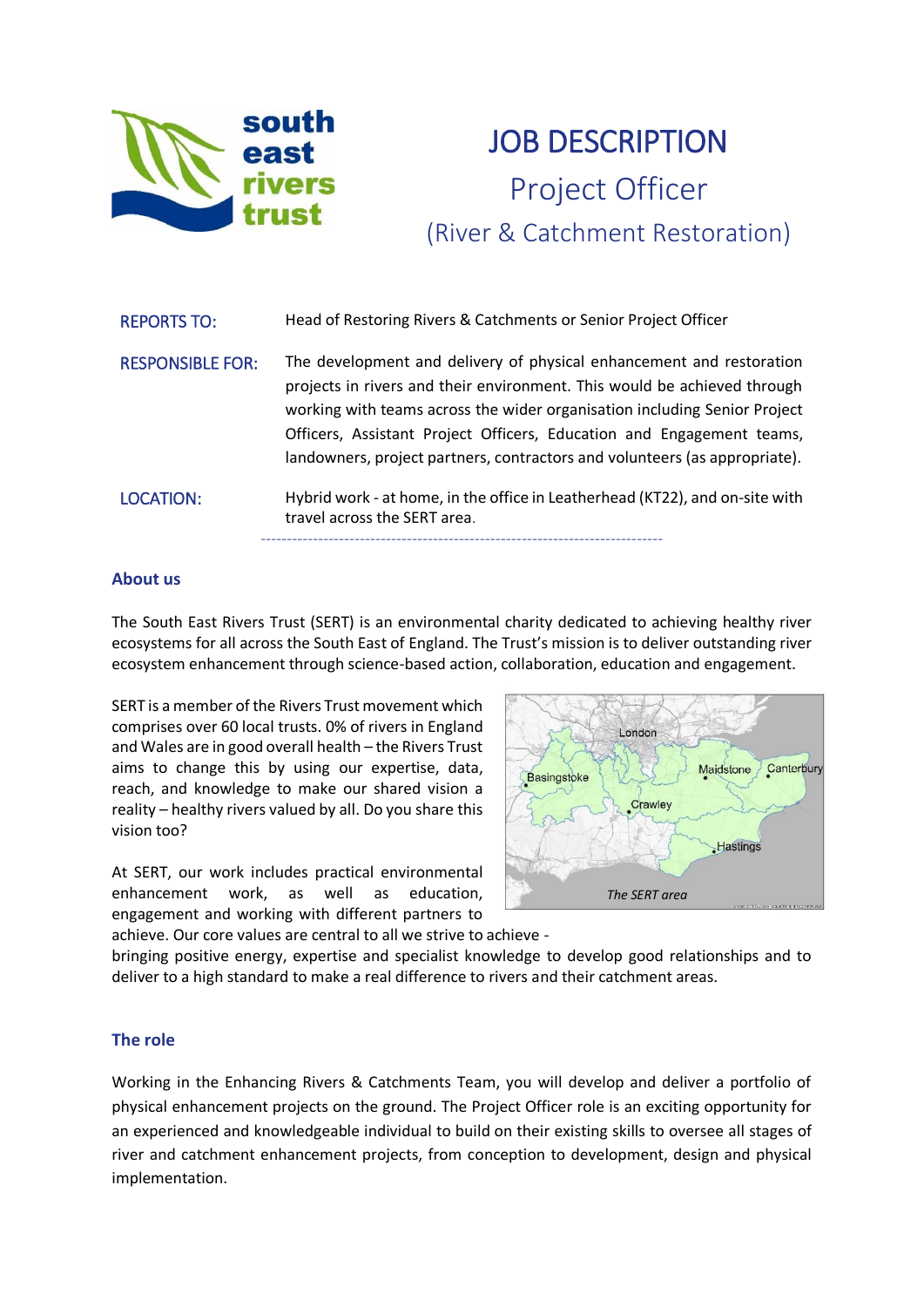River enhancement projects will typically include weir removals, fish passage easements (such as rock ramps, nature-like bypasses or technical fish passes) and river re-naturalisation projects (such as habitat enhancements, reconnecting floodplains & palaeochannels, re-meandering, and backwater creation). Catchment management projects are likely to include wetland creation, Sustainable Drainage Systems (SuDS) and Natural Flood Management (NFM) measures. We would be interested to know about any experience you have in the above fields when you apply.

Using your freshwater expertise and proven ability, you will proactively lead on medium and smaller scale projects while working closely with other staff, external partners and stakeholders. You will work with the rest of the team, drawing on the experience of more seasoned staff to help your personal career progression and likewise overseeing Assistant Project Officer and imparting your knowledge onto them. Most importantly of all, you will support the whole team, your line manager and the wider organisation as much as you can.

Initially offered as a two-year fixed term contract, it is expected that the position will be extended, subject to satisfactory performance and continued funding. This is an exciting opportunity to join and support a growing and dynamic team making a real difference for the environment.

## **KEY DUTIES AND RESPONSIBILITIES**

### **1. Developing and Designing Restoration and Enhancement Projects**

- 1.1. Facilitate the development and design of a programme of projects, using sound science and best practice.
- 1.2. Lead on both internal and external input of specialist/technical advice as required for project design (e.g. flood modelling, fish passage options and technical design).
- 1.3. Secure all necessary permissions as required, such as environmental consents (e.g. FRAPs), Planning Permission, landowner agreements etc.
- 1.4. Develop and maintain positive and professional relationships with partners and stakeholders, working with them to develop projects.
- 1.5. Contribute to funding and project management processes as required.
- 1.6. Collaborate with other staff in the design of monitoring programmes to evidence project outcomes.

### **2. Delivering Restoration and Enhancement Projects**

- 2.1. Lead on the delivery of enhancement projects, managing colleagues, contractors, volunteers and partners to deliver, as appropriate.
- 2.2. Be responsible for engaging and managing contractors where appropriate.
- 2.3. Be responsible for Health and Safety compliance, promoting a collaborative approach to ensure successful project outcomes.
- 2.4. Where appropriate, support external partner organisations to deliver their own enhancement projects as part of wider restoration plans.

### **3. Contribute to the work of the South East Rivers Trust and its trading subsidiary**

3.1. Contribute to the Trust's external communications (e.g. through websites, social media and presentations), profile and good reputation.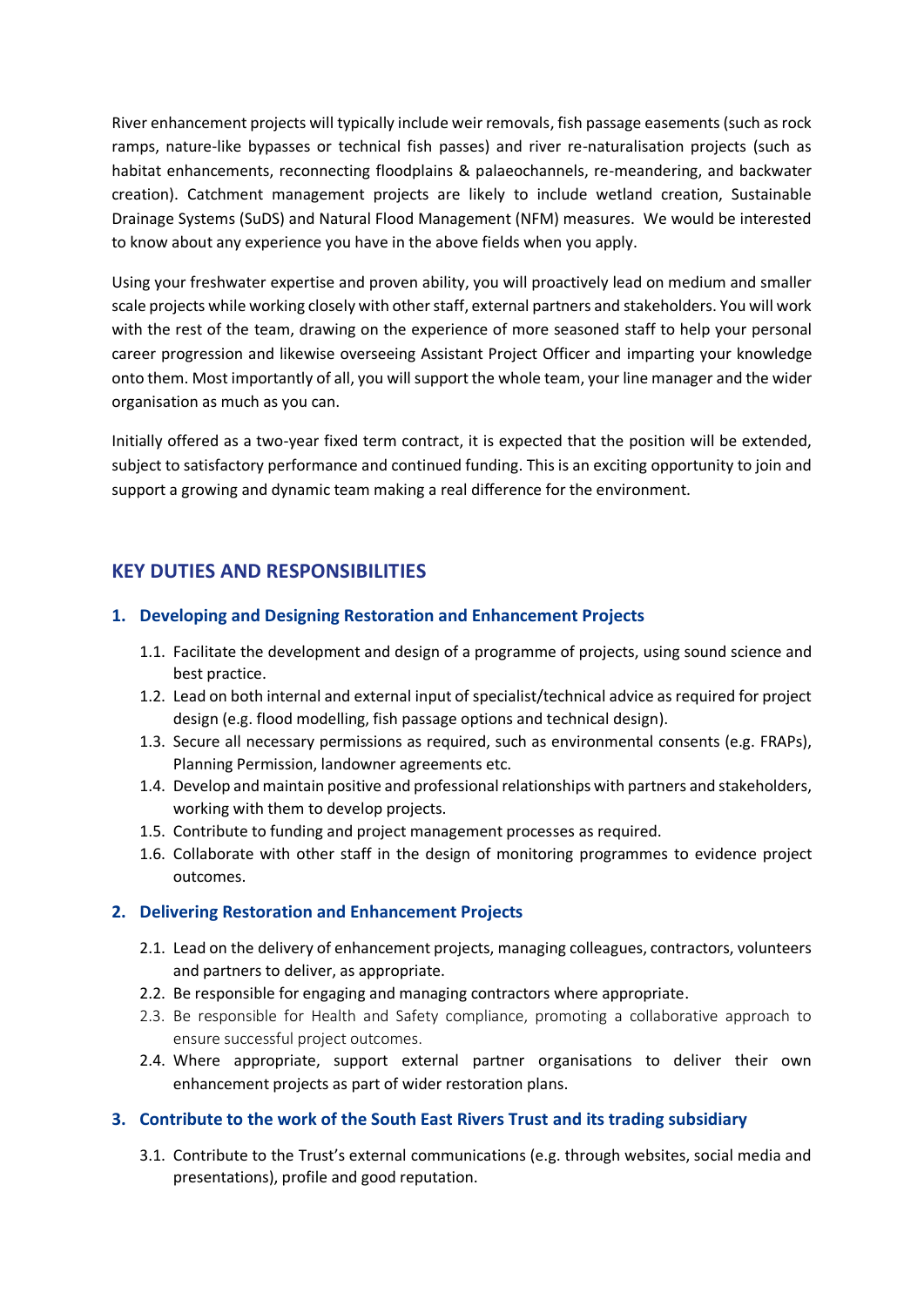- 3.2. Support the fundraising and growth processes of the Trust and the rivers trust movement.
- 3.3. Mentor Assistant Project Officers where applicable.
- 3.4. Other duties as may be appropriate to the position.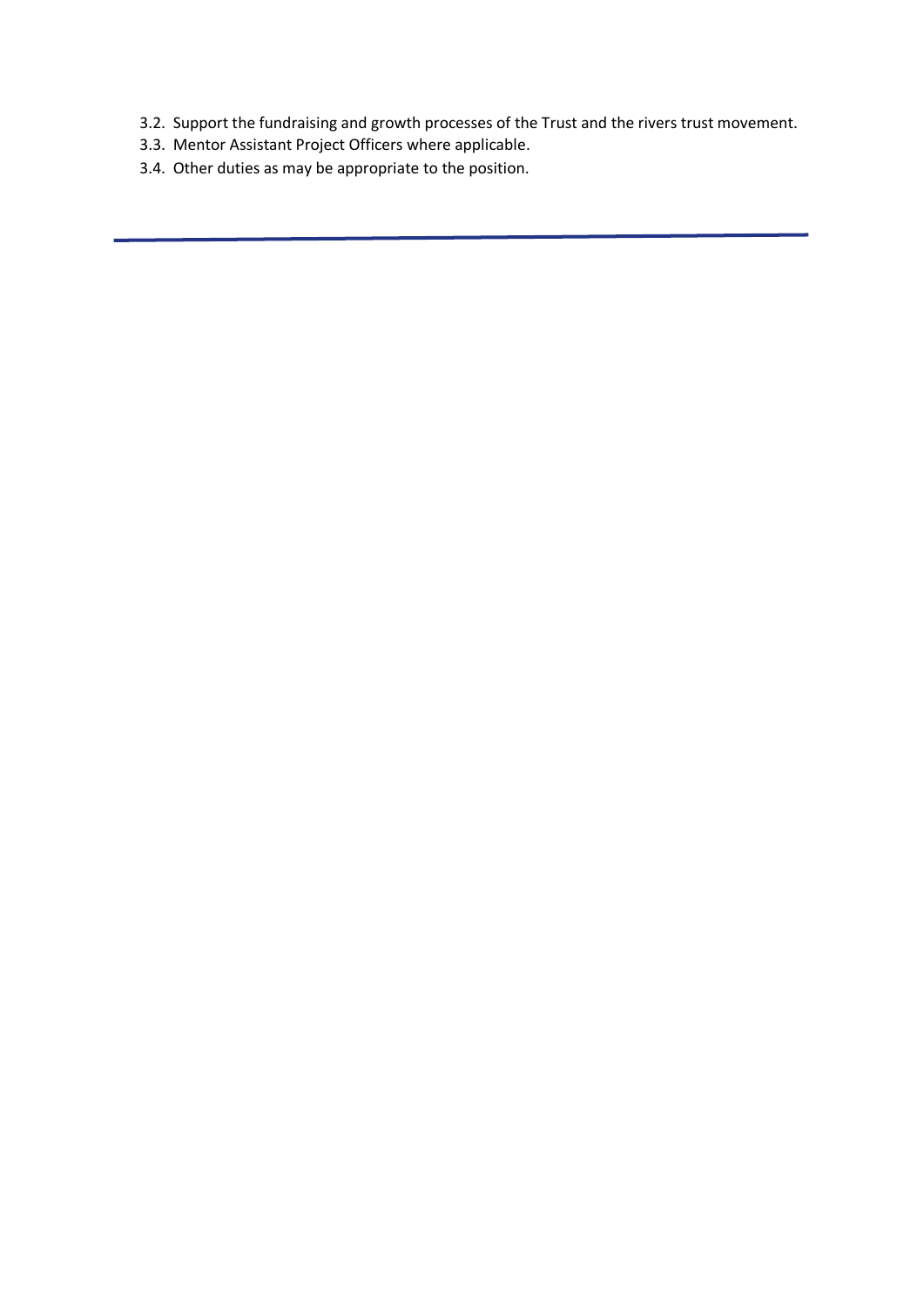## **PERSON SPECIFICATION**

Please keep this list of competencies in mind, together with the Trust's core values when completing your application. Knowledge, experience, skills and aptitudes will be assessed through the application process and at interview

| <b>Requirements</b>                                                                                                    |   | <b>Desirable</b> |  |
|------------------------------------------------------------------------------------------------------------------------|---|------------------|--|
| <b>Training and Experience</b>                                                                                         |   |                  |  |
| Educated to at least degree level in a relevant field or equivalent relevant                                           | Χ |                  |  |
| work experience in river restoration projects and /or conservation work.                                               |   |                  |  |
| At least two years' experience either designing, overseeing or delivering                                              |   |                  |  |
| freshwater and/or catchment enhancements or similar environmental                                                      |   |                  |  |
| projects.                                                                                                              |   |                  |  |
| Demonstrable experience of successful project management including                                                     |   |                  |  |
| budgets, milestones and reporting.                                                                                     |   |                  |  |
| Certified training in relevant practical skills e.g. chain-sawing, brush-                                              |   | X                |  |
| cutting etc.                                                                                                           |   |                  |  |
| Experience of working with contractors to deliver projects including<br>procurement/tendering processes and contracts. |   | X                |  |
|                                                                                                                        |   |                  |  |
| <b>Knowledge and Understanding</b>                                                                                     |   |                  |  |
| A good understanding of freshwater aquatic ecosystems.                                                                 | X |                  |  |
| A good knowledge of the techniques used to improve rivers and their                                                    |   |                  |  |
| catchments.                                                                                                            |   |                  |  |
| A good awareness of health and safety legislation.                                                                     |   | x                |  |
| <b>Skills &amp; Personal Attributes</b>                                                                                |   |                  |  |
| Competent, physically fit and comfortable to work in and around rivers.                                                | Χ |                  |  |
| Excellent organisational skills.                                                                                       |   |                  |  |
| Proficient IT skills, particularly MS Office and Google.                                                               |   |                  |  |
| Excellent communication skills for both internal and external audiences.                                               |   |                  |  |
| Genuine enthusiasm, upbeat and passionate about delivering healthy                                                     |   |                  |  |
| river ecosystems.                                                                                                      |   |                  |  |
| A self-starter, able to work to a common goal unsupervised.                                                            |   |                  |  |
| <b>Miscellaneous</b>                                                                                                   |   |                  |  |
| Commitment to equality of opportunity.                                                                                 | X |                  |  |
| Full driving licence and access to private vehicle for work use.                                                       |   |                  |  |
| Suitable, safe home working environment.                                                                               |   |                  |  |
| Ability to work occasional evenings and weekend if required.                                                           |   |                  |  |

**We are currently recruiting for a Project Officer and Senior Project Officer. Please assess which role you are best suited to and fill out the relevant Application Form. Those that have previously applied need not apply again.**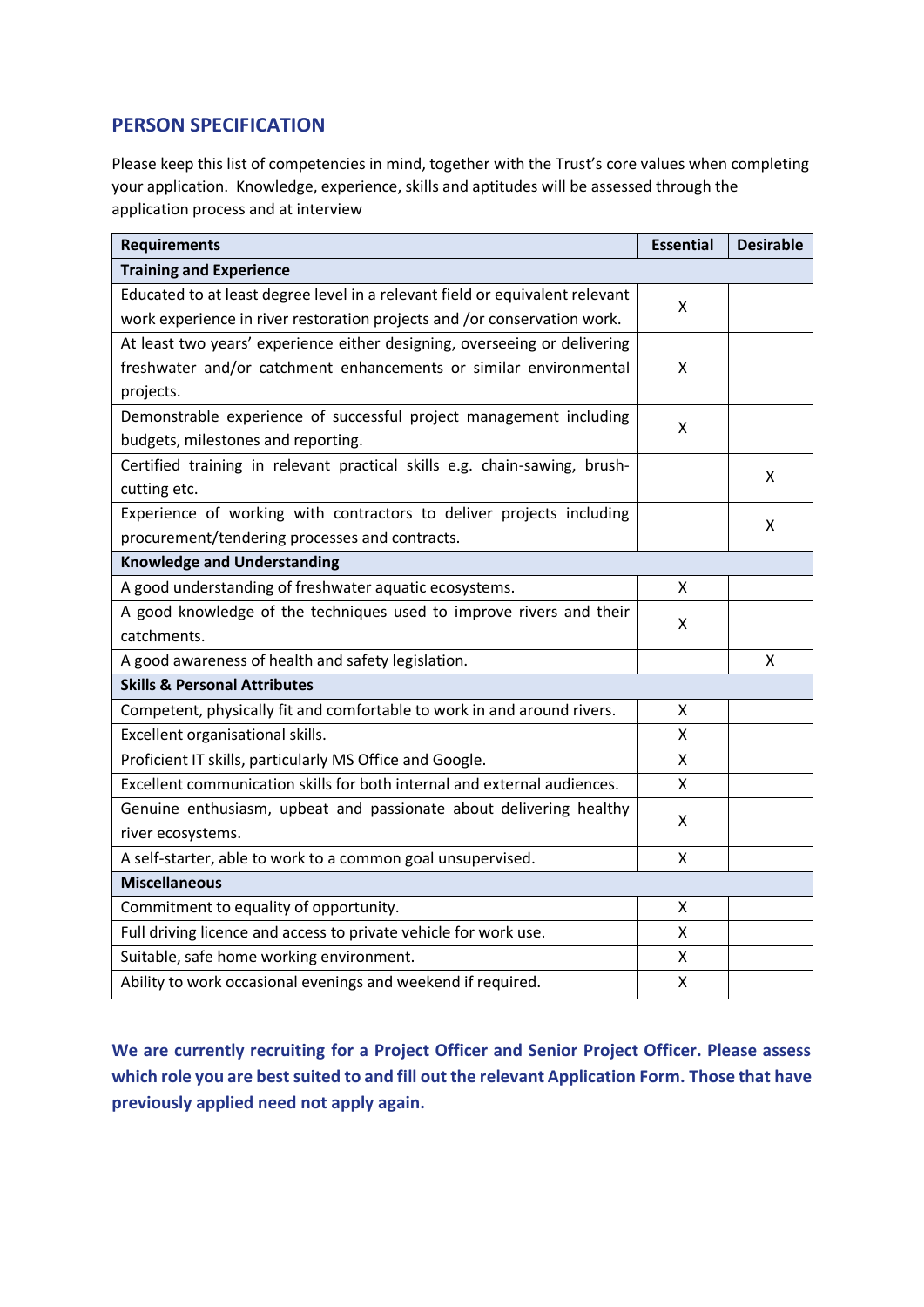## **Terms of service**

**Salary:** £26,000 – £30,000 (dependent on experience)

**Contract period:** Full time (40 hours per week). Two year fixed term contract, with expectation to extend. The appointment will be subject to a six-month probation period.

**Pension:** SERT operates a contributory pension scheme through the Rivers Trust and will pay 9% of salary subject to a 6% employee contribution.

**Homeworking and vehicle:** It is expected that the position a mix of home and office based (Leatherhead), with travel across the SERT area, and so you will need to be able to provide a suitable home working environment. We will provide a laptop and mobile phone.

We would prefer the post-holder to be based in the SERT area, but this is not an absolute requirement. A full driving license and access to your own vehicle is required.

**Annual Leave:** Annual leave entitlement is 25 days plus public holidays.

**Right to work in UK:** All applicants must have the right to work in the UK. We do not sponsor applicants from overseas.

## **Employee benefits**

- Hybrid working and homeworking
- Flexible and part-time working opportunities
- Pension contribution of 9% salary, subject to 6% employee contribution
- Life Assurance cover with SERT's Pension Scheme
- Annual Cost of Living Adjustment Review (COLA)
- 25 days annual leave per year plus bank holidays
- Enhanced leave policies including sickness and maternity
- Four staff away days per year
- Commitment to career development and training
- Free Employee Assistance Programme
- Wellbeing team, with trained Mental Health First Aiders
- Annual Staff Survey